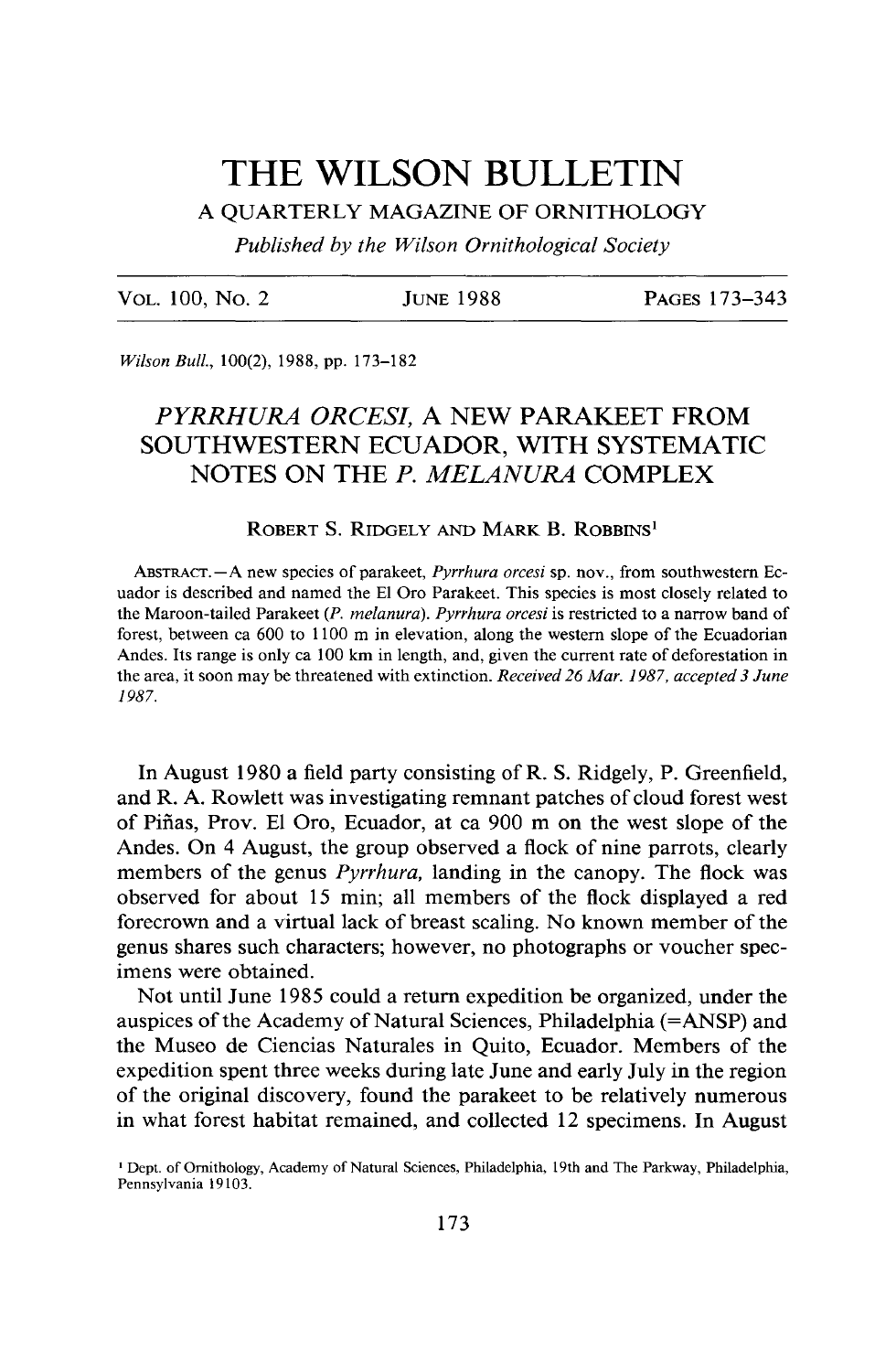

**The male (the type; lower bird) and female of the El Oro Parakeet, Pyrrhura orcesi, a new parakeet from southwestern Ecuador. Painting by William T Cooper.**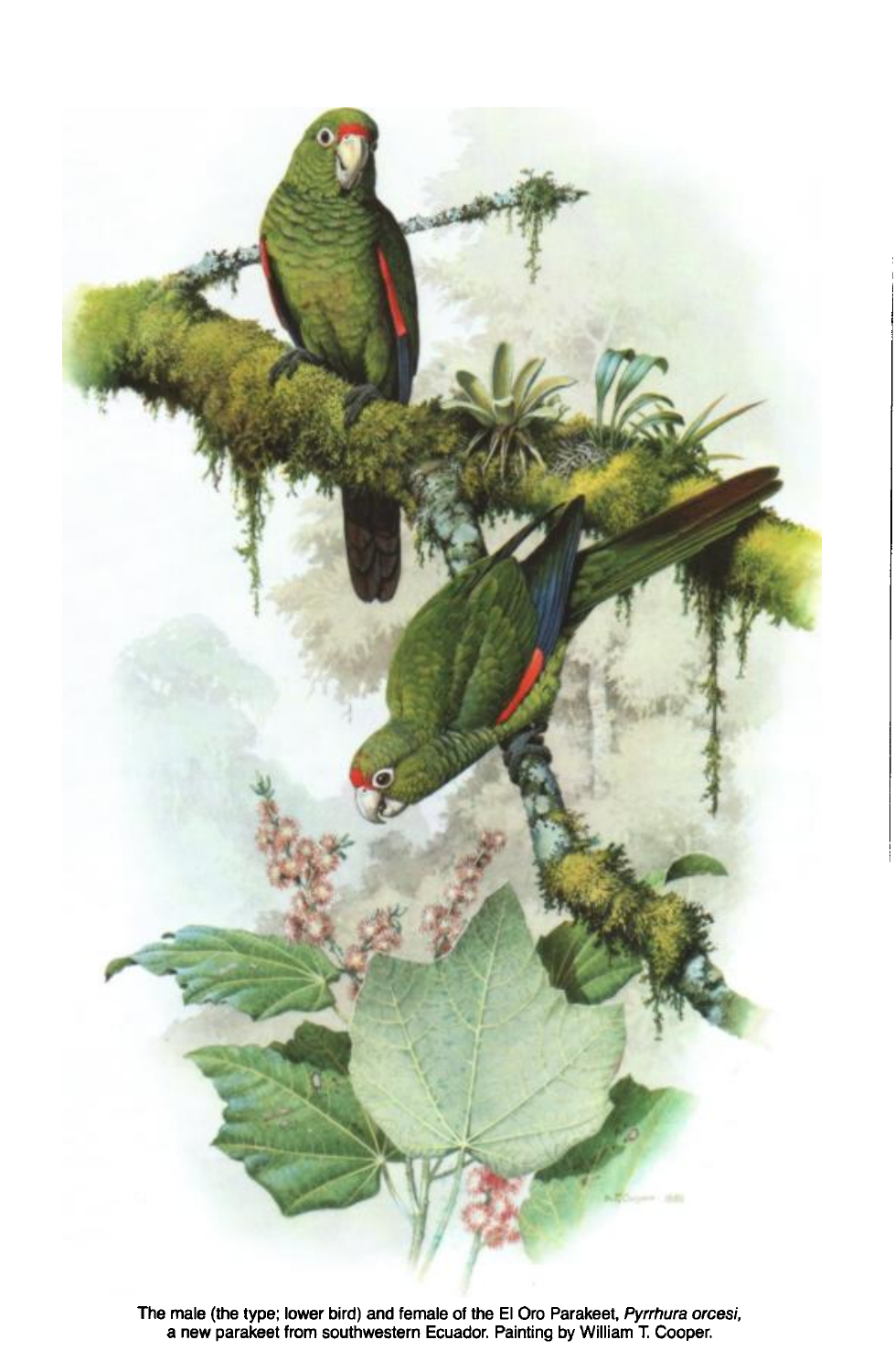**1986, a field party returned to southwestern Ecuador to determine the northern limit of the bird's distribution, and obtained four additional specimens at a site ca 100 km north of the original locality. In addition, a heretofore unrecognized specimen of the bird in the British Museum of Natural History, Tring (=BM) was brought to our attention by T. Schulenberg. Study of this material, and of specimens of related species in the genus Pyrrhura, convinces us that the new parakeet deserves recognition as a full species, which we propose to name:** 

## **Pyrrhura orcesi sp. nov. EL OR0 PARAKEET**

**HOLOTYPE.-Academy of Natural Sciences No. 177523; adult male, ca 9.5 road km**  W of Piñas, ca 900 m, 3°40'S, 79°44'W, Prov. El Oro, Ecuador, 21 June 1985; collected by **Mark B. Robbins, original number 154 1.** 

**DIAGNOSIS.**-A Pyrrhura parakeet most similar to P. melanura. Readily distinguished **from all forms of that species by its obsolete scaling on the breast and sides of neck, its red frontal band, and its much greener crown (the feathers without any dusky-brown centers).**  Superficially resembles geographically distant P. rhodocephala, but differs strikingly in its **smaller size, having only forecrown red (not the entire crown), green (not red) ear-coverts, red (not white) alula and median coverts, and much more green in tail.** 

**DISTRIBUTION.-So far, known only from three localities, all on the west slope of the Andes of southwestern Ecuador in Provs. El Oro (the type locality and Piedras) and Azuay (7 km E ofNaranjal,2"4OS, ' 79"32W), ' at elevations ranging from 600 to 1100 m. Presumably occurs in intervening areas at appropriate elevations, and where suitable forest remains (Fig. 1).** 

**DESCRIPTION OF HOLOTYPE.-General coloration green, closest to Parrot Green (Color 60; capitalized colors from Smithe 1975, 198 l), but shinier and brighter than that color on face, crown, nape, back, rump, and abdomen; slightly darker and duller on the wing-coverts and breast. Pale buffy grayish marginations virtually absent from breast feathers, but somewhat more pronounced on sides of neck. Center of abdomen with slight maroonred suffusion. Broad (ca 5 mm) frontal band Geranium (Color 12), extending back to just in front ofeye. Outermost greater and median primary coverts, as well as the alula, Geranium Pink (Color 13) somewhat more intense on bend of wing. Outer webs of outer primaries blue, very narrowly edged with green. Tail above mostly Burnt Sienna (Color 132), with outer webs and base green; below mostly dusky with inner webs margined with Burnt Sienna. Soft part colors in life: irides dark brown; tarsi black; bill horn; eye ring pinkish-white.** 

**MEASUREMENTS (mm). - Wing (chord) 123.2; tail 102.2; culmen from anterior edge of cere 16.4; mass 73 g.** 

SPECIMENS EXAMINED.-Pyrrhura orcesi: ECUADOR: type locality 11 (ANSP), 1 **skeleton (photo of fresh skin in VIREO VOl-3-007-011); Prov. El Oro, Piedras, 1 (BM);**  Prov. Azuay, Naranjal, 3 (ANSP), 1 (Museo Ecuatoriano de Ciencias Naturales, Quito). P. *m. pacifica*: ECUADOR: Prov. Esmeraldas, San Lorenzo, 5 (ANSP), San Mateo, 1 ([FMNH=] Field Museum of Nat. Hist.), Lita, 1 ([AMNH=] American Museum of Nat. Hist.); Prov. Pichincha, Río Blanco, 1 (ANSP); P. m. melanura: VENEZUELA: Amazonas, Cerro Duida, **7 ([MCZ=] Museum of Comparative Zoology, Harvard), Boca de Sina, 1 (MCZ), El Merey, 3 (MCZ); BRAZIL: Amazonas, Iauarete, 1 (MCZ), Tahuapunto, 2 (MCZ), Lago Tefe, 1 (MCZ), Rio Mirapinimi, 1 (MCZ), Rio Mazan, 1 (MCZ); ECUADOR: Prov. Pastaza, Chicherota, 1 (ANSP), Montalbo, 2 (ANSP); Prov. Napo, Limnoncocha, 1 ([LSUMZ=] Loui-**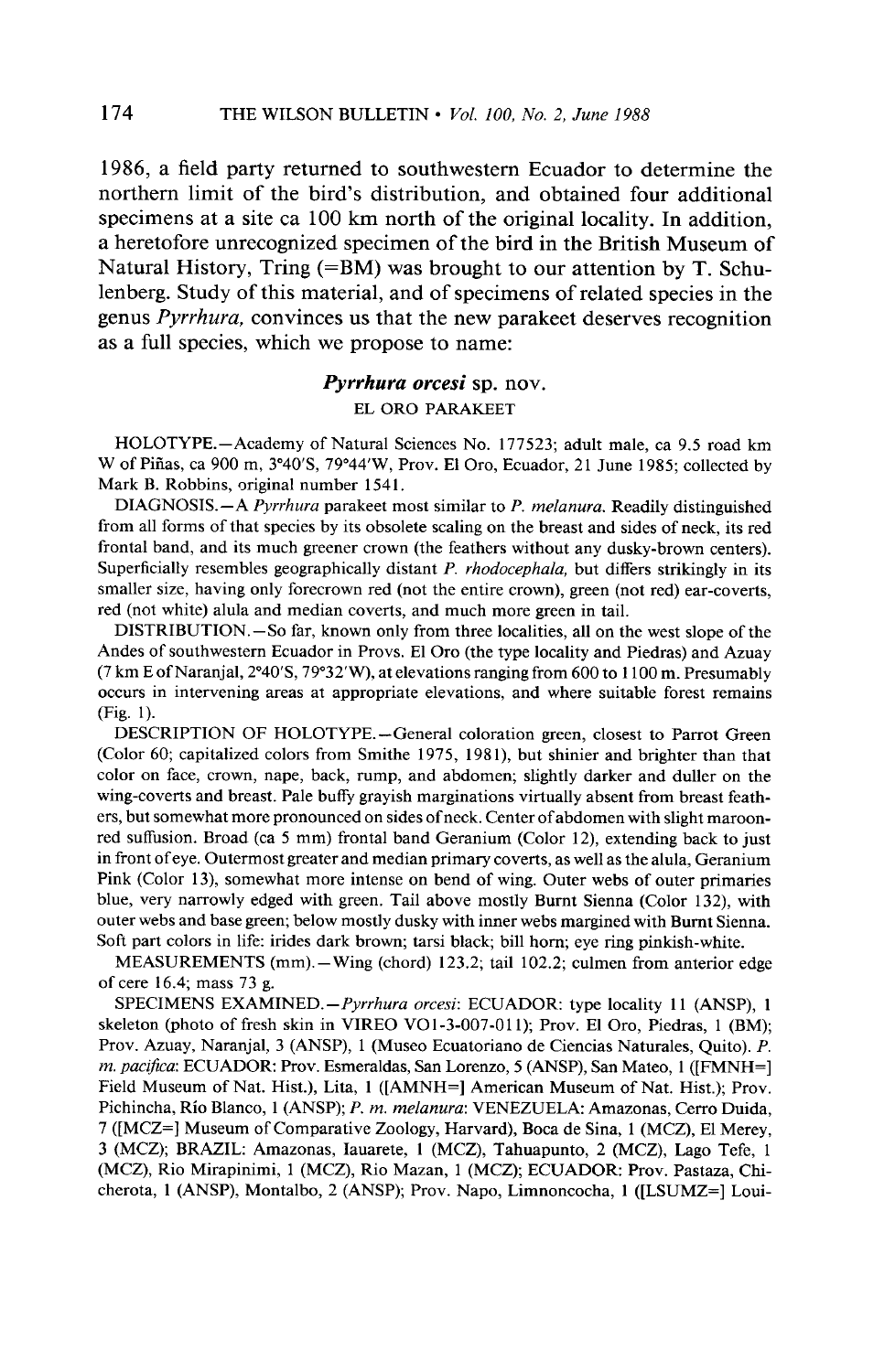

**FIG. 1. Type locality of the El Oro Parakeet.** 

**siana State Univ. Museum ofZoology, Baton Rouge), Archidona, 1 (AMNH); Prov. Morona-Santiago, Huila, [incorrect locality]; PERU: Dept. Loreto, Rio Curaray, 2 (MCZ), 80-90 km N of Iquitos, 7 (LSUMZ), Rio Nanay, 2 (FMNH), Apayacu, 1 (ANSP), Morado-Pamba, 2 (FMNH); P. m. souancei: ECUADOR: type, no locality, 1 (BM); COLOMBIA: Dept. Ca**quetá, Morelia, 5 (ANSP); Dept. Putumayo, Umbria, 1 (ANSP), Puerto Asis, 1 (ANSP), **San Antonio, 1 (FMNH); Dept. Meta, La Macarena, 1 (FMNH); P. m. berlepschi: PERU: Dept. San Martin, Nuevo Loreto, 2 (AMNH), Tarapota, 1 (LSUMZ); ECUADOR: Prov. Morona-Santiago, Cord. de Cutuch, 1 (ANSP), Macas, 1 (AMNH), I (photograph, VIREO,**  R10-1-005); Prov. Pastaza, Río Curaray, 1 [incorrect locality]); P. m. chapmani: COLOM-**BIA: Dept. Huila, La Plata (type locality), 4 (ANSP), La Candela, 3 (ANSP), El Isno, 4 (ANSP), San Agustin, 2 (ANSP); Dept. Cauca, Moscopan, 2 (ANSP), 3 (FMNH); P. rhodocephalu: VENEZUELA: Merida, El Valle, I (ANSP).** 

**ETYMOLOGY.**-We are pleased to name this species in honor of Dr. Gustavo Orcés **V., in recognition of his many contributions to Ecuadorian ornithology and his continuing encouragement of younger generations of field biologists. The proposed English name, El Oro Parakeet, refers to the province in Ecuador where this species was discovered.** 

#### **REMARKS**

Variation within the species. - Only very slight variation is apparent **within adults of P. orcesi. Besides the holotype, only four other individuals (ANSP 177524, 177522, 177525, 177528) show even a hint ofred on the**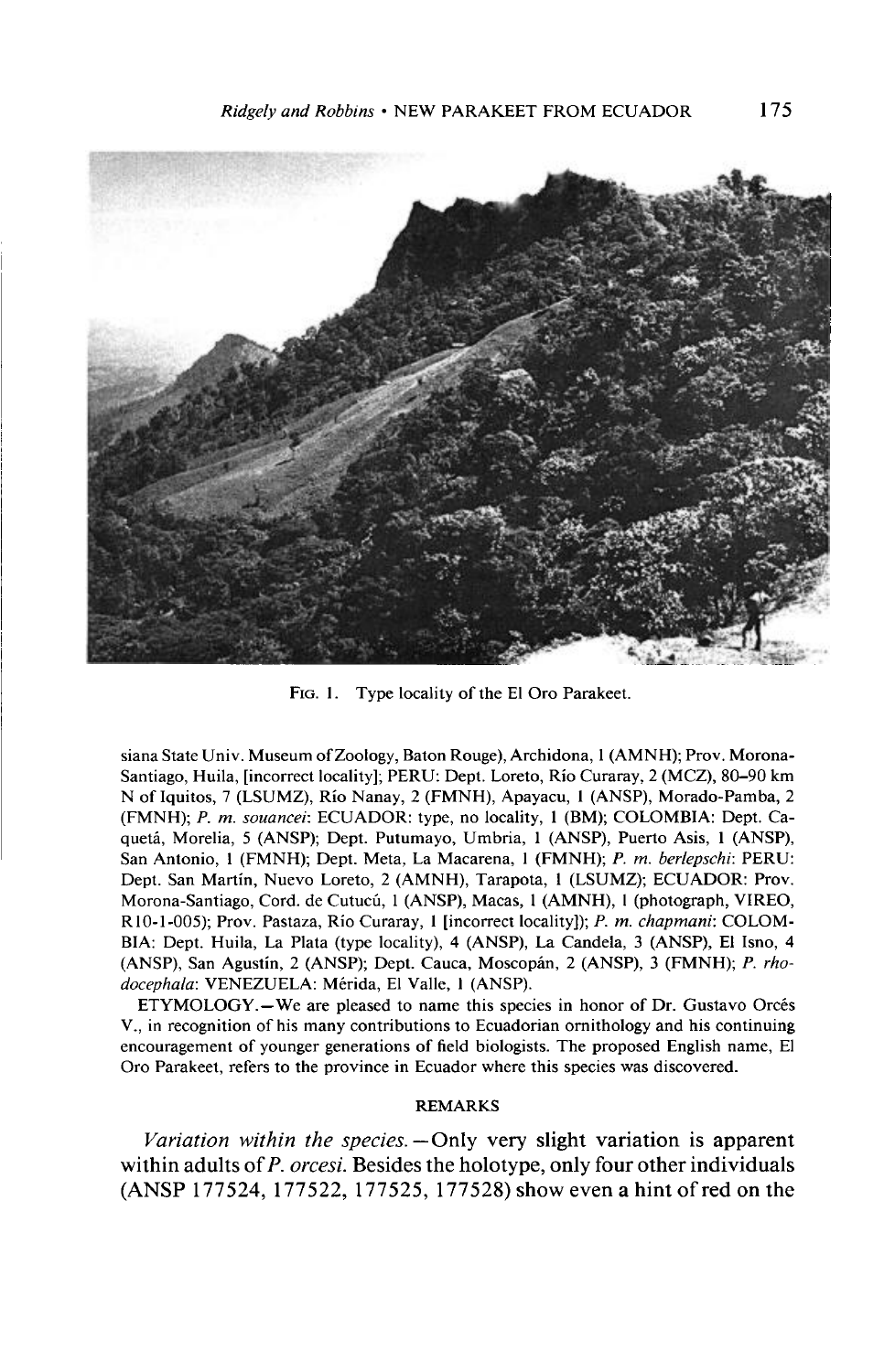**center of the abdomen; in all other examples, the abdomen is more or less uniform green. However, young birds (based on presence of bursa Fabricius in some individuals, and on begging behavior in others; ANSP 177526, 177530, 178081, 178083, plus 177533, which was preserved as a skeleton, but photographed before preparation; VIREO VO 1-3-007- 01 1) show markedly reduced red on the frontal area and have the red on the wing entirely or virtually restricted to the carpal edge (there is considerable variation, presumably due to molt stage). On one specimen (ANSP 177524), the entire 9th primary on the right wing is red.** 

Systematic relationships. - The closest relative of P. orcesi is the rather **variable species P. melanura. The two species share relatively small size and overall plumage pattern, including tail and wing pattern and color. All races of P. melanura, however, show conspicuous narrow to broad pale tipping on the breast feathers and sides of neck, absent (or virtually so) in P. orcesi (see Fig. 2). All races of P. melanura do show a faint trace of reddish on the feathers just above the maxilla, most marked in P. m. pacifica, the race of melanura found on the western slope to the north of the range of P. orcesi (Fig. 2). This hint of color could argue for considering orcesi as merely the southwestern Ecuador representative of P. melanura. However, in none of the six available specimens of pacijca does this in any way approach the condition found even in young P. orcesi (in which the amount of red on the forecrown is reduced); furthermore, the color**  itself differs, being (in *pacifica*) closest to Brick Red (Color 132 A). In **addition, while we are uncertain whether this has any taxonomic significance, the eye ring of pacifica is gray (Amdt 1983, pers. obs.), while that of P. orcesi is pinkish-white.** 

**During the course of assessing the relationship of P. orcesi to the P. melanura complex, we critically examined specimens of melanura in American museums, and a number of problems came to light. Five subspecies of P. melanura have been described. Nominate, souancei, berlepschi, pacifica, and chapmani are known from various parts of western Amazonia or from the slopes of the northern Andes. Both chapmani and pacijka are isolated geographically and are relatively well differentiated. Chapmani differs from all other forms of P. melanura by virtue of its larger size in all measurements (see Table 1). It further differs in occupying a higher elevation zone than other races, ca 1600-2800 m (Forshaw and Cooper 1973); the lowest point at which it has been recorded is thus above**  the highest known elevation (1500 m, *berlepschi;* VIREO R10-1-005) for

FIG. 2. The *Pyrrhura melanura* superspecies complex. Clockwise from lower left: P. **orcesi, range = red; P. m. pacifica, range = diagonal lines; P. m. chapmani, range = stippled, P. m. melanurdsouancei, range = light gray; P. m. berlepschi, range = black. Thin red line represents 1000 m contour. Painting by Paul Greenfield.**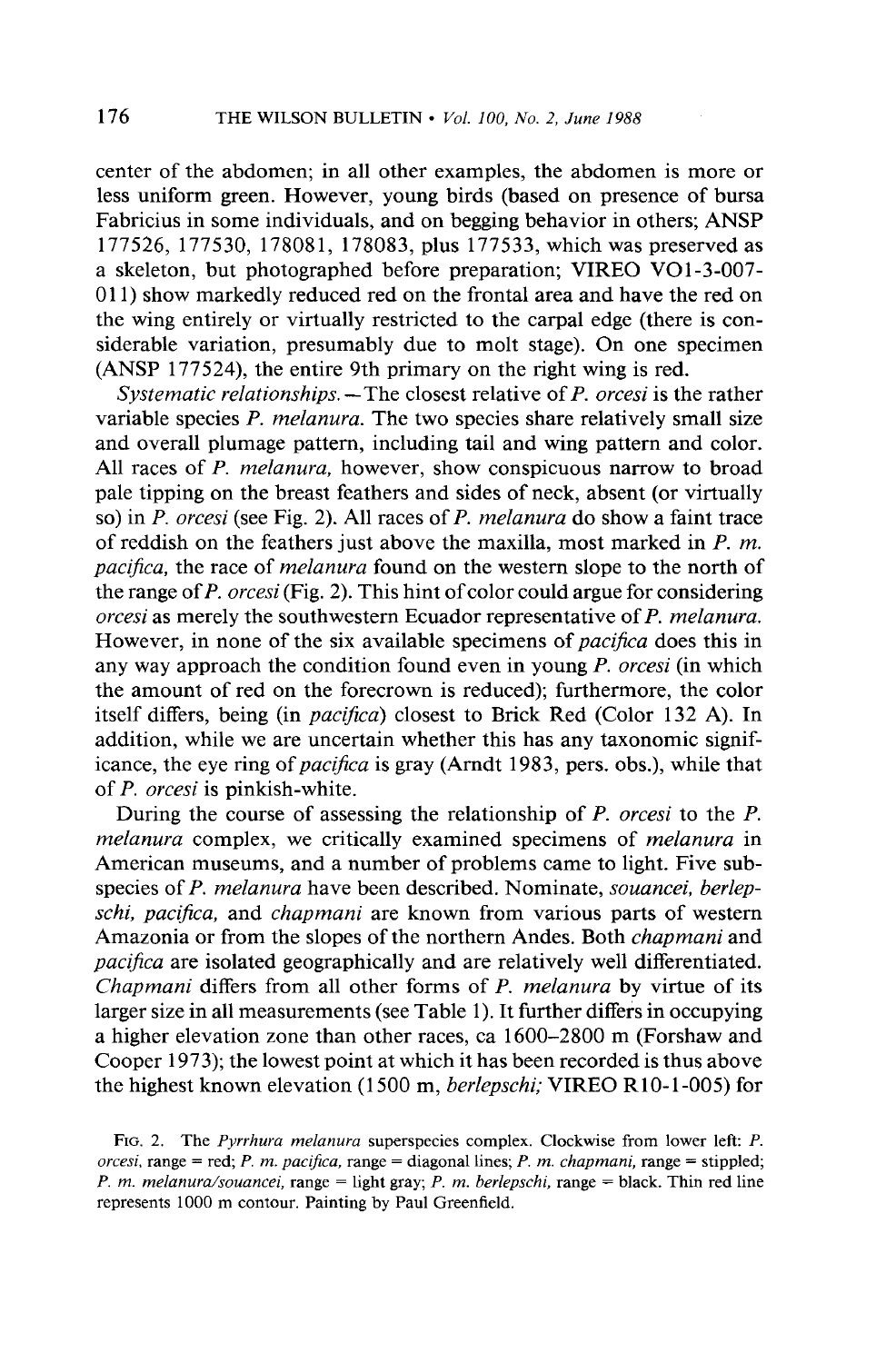

**Fig. 2. The Pyrrhura melanura superspecies complex. Clockwise from lower left; /? orcesi, range = red;**  P. m. pacifica, range = diagonal lines; P. m. chapmani, range = stippled; **I? m. melanuralsouancei, range = light gray; I? m. berfepschi, range = black. Thin red line represents 1000 m contour. Painting by Paul Greenfield.**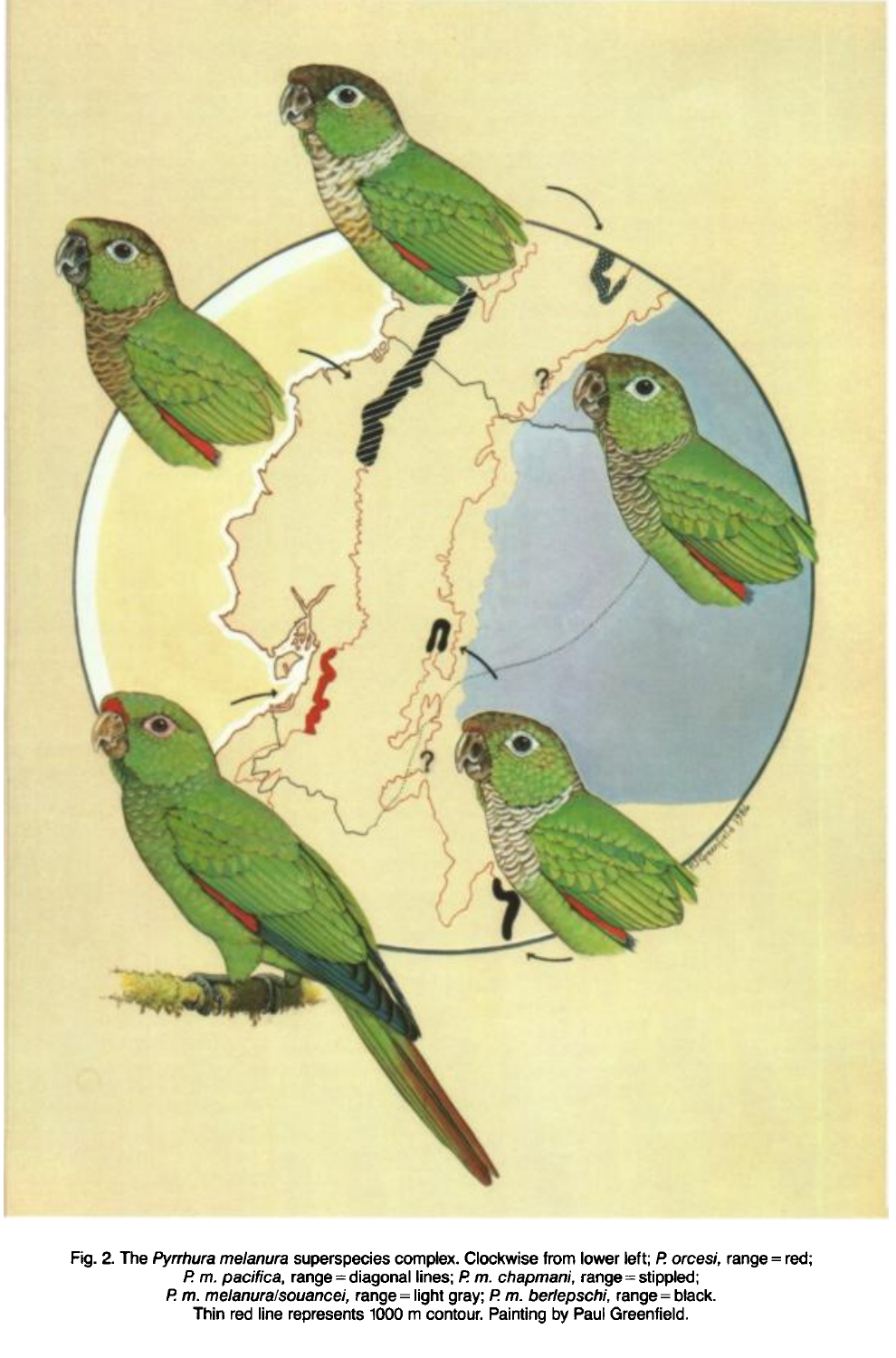| <b>Species</b>    | Wing chord |                 | Tail length |                 | Mass |              |
|-------------------|------------|-----------------|-------------|-----------------|------|--------------|
|                   | N          | Range (mean)    | N           | Range (mean)    | N    | Range (mean) |
| Orcesi            | 15         | 113.8-127.7     | 11          | $90.0 - 103.1$  | 14   | 65.0–73.5    |
|                   |            | (119.2)         |             | (98.2)          |      | (70.8)       |
| Melanura pacifica | 6          | 118.8-129.0     | 6           | $90.0 - 99.6$   |      |              |
|                   |            | (124.3)         |             | (92.9)          |      |              |
| M. melanura       | 21         | 119.6-133.9     | 19          | 101.6–120.0     | 9    | 64.0–79.0    |
|                   |            | (126.6)         |             | (109.9)         |      | (73.3)       |
| M. souancei       | 9          | 121.0-129.6     | 8           | $102.7 - 112.5$ |      |              |
|                   |            | (127.9)         |             | (112.5)         |      |              |
| M. chapmani       | 16         | $133.0 - 141.8$ | 13          | $118.1 - 132.6$ |      |              |
|                   |            | (136.8)         |             | (125.2)         |      |              |

**TABLE 1**  SELECTED MEASUREMENTS (MM) OF THE PYRRHURA MELANURA **SUPERSPECIES COMPLEX** 

**any other form in the species. It might, in fact, be argued that chapmani deserves to be recognized as a full species (as indeed it was described; Bond and Meyer de Schauensee 1940), but we hesitate to do so in the absence of supporting evidence from other lines of investigation (e.g., biochemical).** 

Pyrrhura *m. pacifica* is also geographically isolated from other forms **of P. melanura, being the only race found on the west slope of the Andes. It differs most obviously in its shorter tail (Table 1) and grayish eye ring**  (whitish to white in all other races of P. melanura; Arndt 1983, pers. **obs.); in other respects it most resembles representatives of the species found far to the east in Amazonia, i.e., it has narrower breast scaling.** 

**What is now known as P. m. melanura was described by Spix (1824) on the basis of two specimens taken at Tabatinga, a town in what is now Amazonas, Brazil, on the north bank of the Amazon near Leticia, Colombia. P. m. souancei was described as a species by Verreaux (1858) on the basis of three specimens to which he ascribed no locality, and with no reference to the description of the very similar melanura; none of the three specimens was designated as the holotype. Both descriptions of melanura and souancei, were accompanied by plates, rather crudely rendered; the birds depicted appear very similar. Sclater (1862) restricted the type locality of souancei, with no explanation, to "Rio Napo." We presume that Sclater had access to information, not available now, when he did so. In fact, the one specimen of the three syntypes that we have examined (BM 59.11.22.25) is marked "Rio Negro." The two forms were first considered conspecific by Chapman (1926), who correctly established**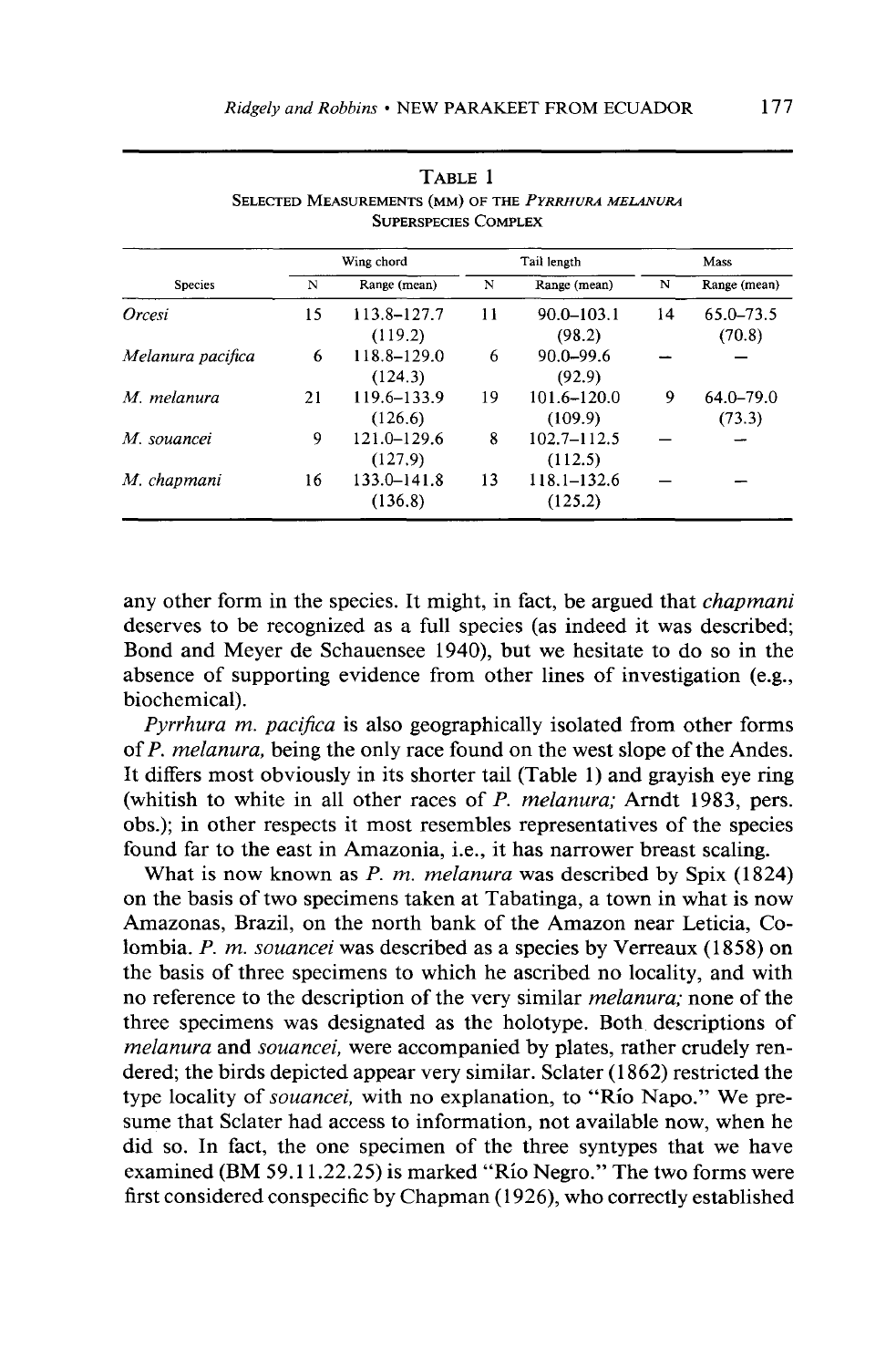**that souancei resembled nominate melunuru but for its relatively wider pale breast scaling. Neither Chapman nor Peters (1937) however, seems**  to have addressed adequately the problem of *souancei's* actual range, **Peters listed it as "Amazonian Ecuador" (which at that time extended east to the Iquitos area in what is now northeastern Peru). Following this, specimens of this parakeet from anywhere in or near the Napo drainage have usually been labeled souancei.** 

**Based on the available series of specimens from numerous localities, we believe that this is not the best treatment. Birds from the middle and lower Napo drainage, in fact, closely resemble birds from southern Ven**ezuela and northwestern Brazil, nominate *melanura*: they have *narrow* **breast scaling. Not until one gets relatively close to the Andes, or ascends their lower slopes, does one consistently find birds with relatively broader breast scaling.** It is to this population that the name *souancei* should be applied; thus we restrict the type locality of *souancei* to the "upper Rio **Napo." We should point out that gene flow apparently occurs between these two forms.** 

**These broad-scaled birds also appear to exhibit geographic variation.**  Several birds of a small series  $(N = 9)$  from western Caquetá and western **Putumayo in southeastern Colombia seem virtually identical with the type of souuncei. Southward along the base of the Andes, however, there occurs another population of birds with even broader, and consistently whiter foreneck scaling. This population was described by Salvadori (189 1) as P. berlepschi, with the type locality of Chyavetas (=Chayahuitas, Dept.**  Loreto) in northeastern Peru south of the Río Marañón. Still known from **very limited Peruvian material, we believe that a recent specimen (ANSP**  176701) taken on the western slope of the Cordillera de Cutucú in south**eastern Ecuador, as well as a photograph of a netted bird from the nearby Upano River valley (VIREO RlO-1-005) are referable to berlepschi, extending the range of this form ca 320 km northward. It should be noted that in the Colombian series there is also at least one bird (FMNH 286758) that approaches typical berlepschi in the width of its breast scaling. No such variation is apparent in the series of berlepschi from Peru and southern Ecuador available to us (5 of the 6 known specimens), but this may simply reflect inadequate material of berlepschi. Should variation in ber**lepschi prove to be comparable to that seen in *souancei*, we would syn**onymize** *berlepschi* with *souancei*.

**Two anomalous specimens deserve mention. One, AMNH 230883, taken by the Olalla brothers, is labeled as having been collected at "Boca**  Rio Curaray," well within the range of nominate *melanura* (as defined above). Two other typical *melanura* (MCZ 137818, 137817) were ob**tained there on virtually the same date, but this particular specimen seems in every way identical to berlepschi. We suspect the locality is inaccurate.**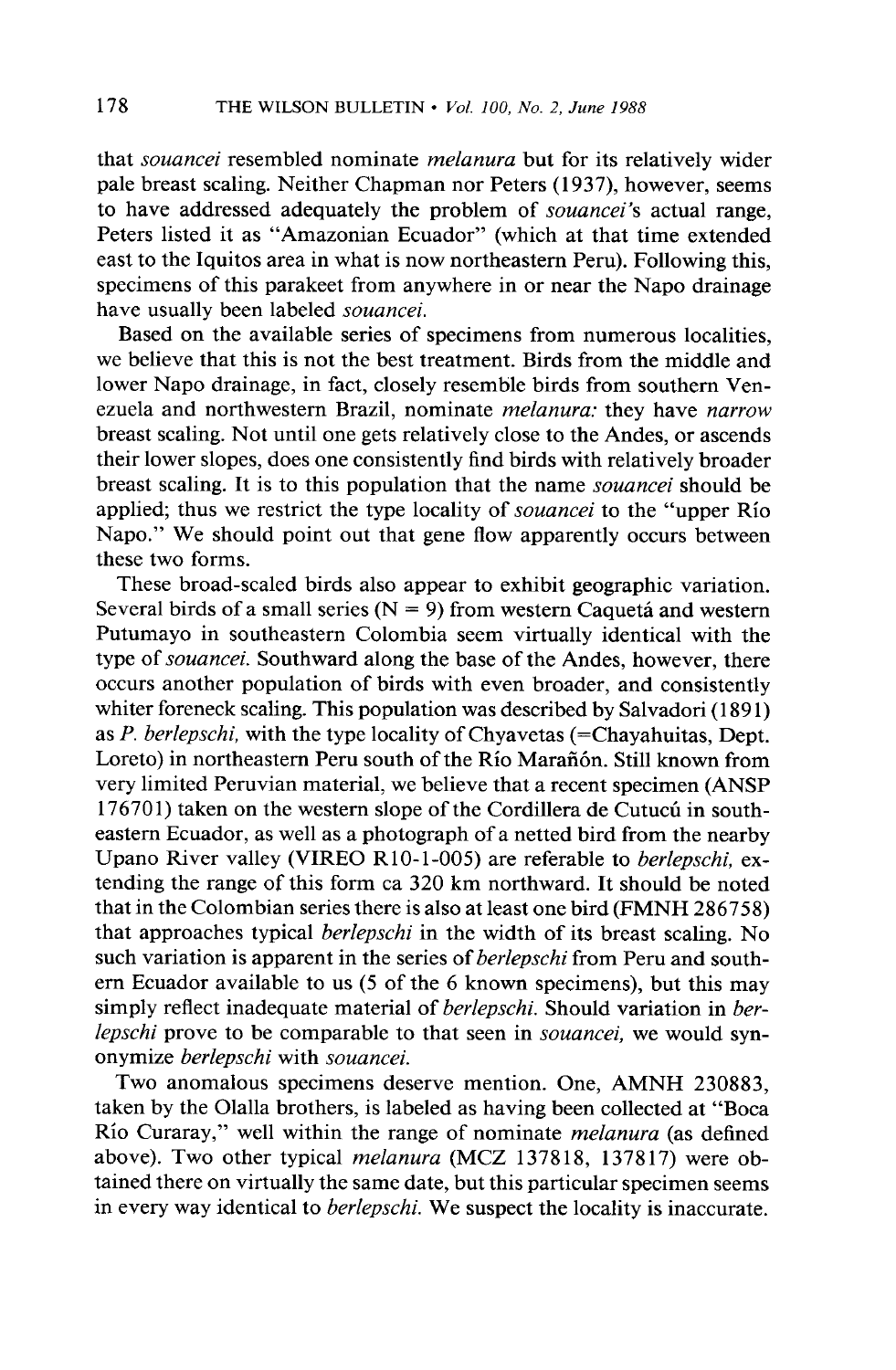**Another specimen (AMNH 156769), is labeled as having been obtained at "Huilca" in Ecuador. The precise location of this town seems uncertain (see Paynter and Traylor 1977) but is seems unlikely to be in the "Macas Region," as its tag is labeled, and the bird appears to be referable to nominate melanura. The latter may have been a cagebird (its rectrices are very heavily worn), perhaps transported over the Cordillera de Cutucti from east of the Andes (as RSR has observed local Shuar Indians doing with Pionites melanocephala and other parrots).** 

**To summarize, we would recommend considering birds from virtually the entire Amazon basin as P. m. melanura, restricting P. m. souancei to a limited area near the base of the Andes in southeastern Colombia (and**  probably adjacent northeastern Ecuador), and P. m. berlepschi to a rela**tively small area on the east slope of the Andes in northeastern Peru and southeastern Ecuador. The extent of gene flow between souancei-berlepschi and nominate melanura presumably is unimpeded, although to date there is no specimen material conclusively demonstrating this. Likewise there is presumably a connection between souancei and berlepschi along the east slope of the Andes, also as yet not found; they may prove to be the same group.** 

**A problem that needs to be addressed is the possible relationship of P. melanura and P. albipectus. This question came to light during our in**vestigations in 1984 on the Cordillera de Cutucu in southeastern Ecuador, **when we found a somewhat variable population of P. m. berlepschi on the lowermost slopes of the cordillera. One specimen was taken, and a significant amount of white on the breast of flock members was observed, with some showing almost all white. At higher elevations, what appeared to be pure flocks of P. albipectus were found; two specimens were taken. One interpetation of this distribution would be to consider albipectus as a partially localized upper-elevation replacement of P. m. berlepschi, but we hesitate to do this because of complications elsewhere (Robbins et al. 1987).** 

Distribution, habitat, and ecology. - The known range of this species is **no more than 100 km in length and between 5 and 10 km in width, extending north from the type locality (Fig. 1) to just east of Naranjal, Prov. Azuay. Despite extensive searches, we failed to find orcesi north of the Naranjal site, and, in fact, no Pyrrhura was found at the appropriate**  elevations in the provinces of Cañar or Bolivar. Pyrrhurra melanura pacifica is unrecorded south of Río Palenque, Prov. Los Rios, ca 280 km **north of the northernmost locality of orcesi. It thus appears that a gap exists between the ranges of orcesi and m. pacifica. Within this gap, at elevations where orcesi and m. pacijica should occur, a substantial amount of naturally occurring vegetation has been converted to orange groves and other agricultural use. Nevertheless, it appears that this gap may not have**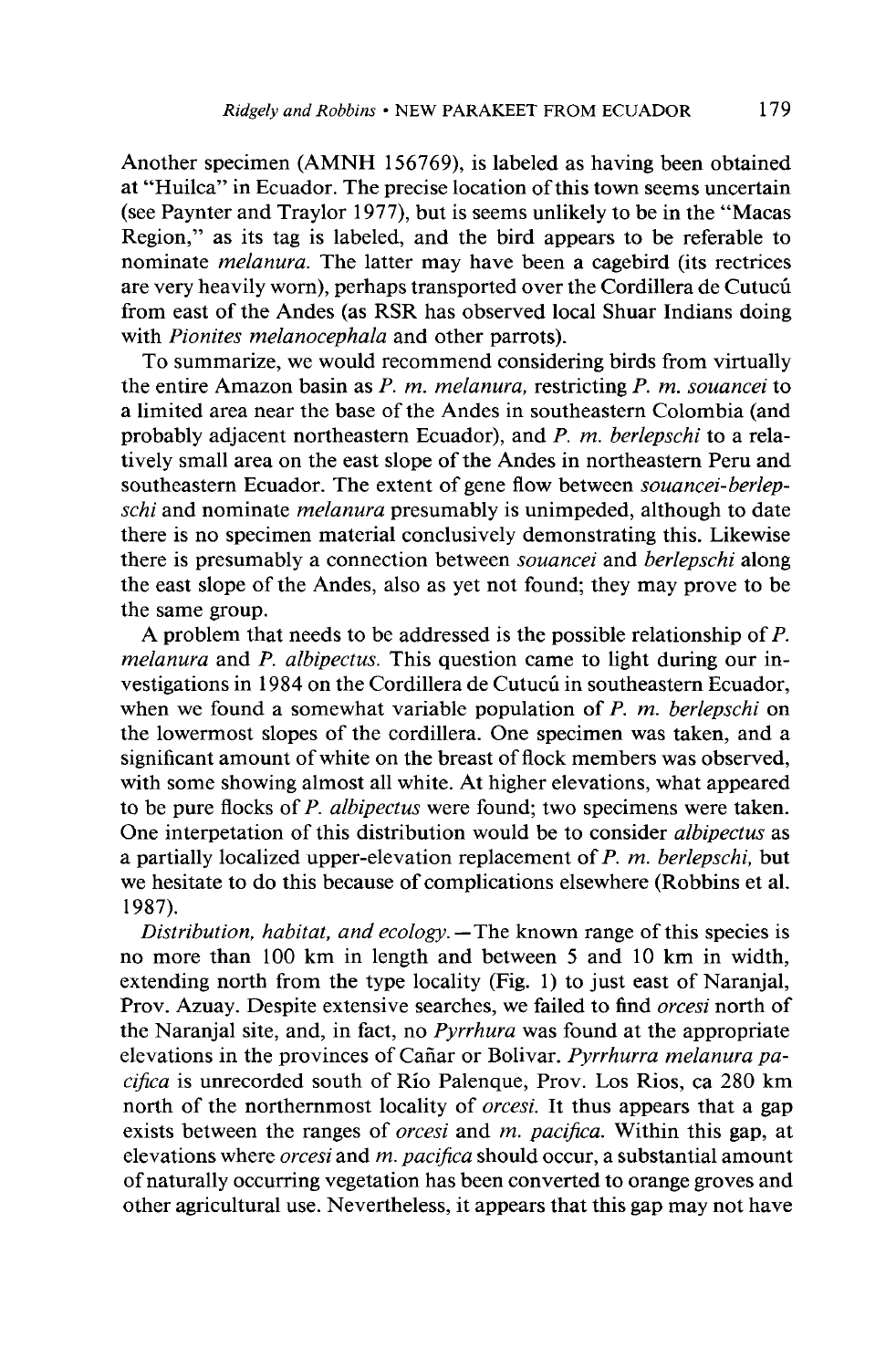**been artificially induced, as a number of early collectors (e.g., Rhoads in 19 11; Gill in 1921; Chapman et al. in 1922; see Bucay locality in Paynter and Traylor 1977) spent considerable time at appropriate elevations in this region without obtaining Pyrrhura.** 

**We found P. orcesi only in a narrow band of humid, upper tropical zone forest, between 600 and 1100 m. The British Museum specimen (53.68.106), which L. Gomez collected at Piedras, however, is noted as having been obtained at 300 m. Perhaps at the time this specimen was taken (9 September 1939), suitable cloud forest extended lower than it does anywhere at present; Gomez obtained only one specimen, so perhaps the species was rare at that locality. At the type locality, forest canopy height on the more level areas exceeded 20 m, although average canopy height was lower on steeper slopes. During our investigation, the forest usually was enshrouded by clouds from predawn until about midday (VIREO R08-7-014). Trees and the relatively dense understory were laden with epiphytes. Moisture is carried by westerly winds from the Pacific Ocean (ca 75 km west of the type locality). The forest at the Naranjal site was very similar to the El Oro site, except that it was even more fragmented by human activity.** 

**At the El Oro site, at least six flocks of birds, comprised of from four to twelve individuals per flock, were observed. A highly conservative count gave us a total of between 55-60 birds at the type locality. Over twenty, in three different flocks, were recorded at the Naranjal locality. Flocks consisted of adults and young of both sexes. On 27 June 1985 in the early morning, Robbins observed a flock of four individuals foraging on fruit in the canopy of a tall tree. One of the individuals, a bird with no apparent red forecrown, was giving a distinctive, slightly higher-pitched, more raspy, and shorter call than the flight and contact calls of the birds it was with. As it called, its head, body, and tail were oriented horizontally, with its wings extended and constantly quivering. This behavior was directed at a nearby bird which had a broad red forecrown. On four separate instances the "red-fronted" individual regurgitated food to this bird. Attempts to collect the begging individual failed. At 12:OO on the same day, Robbins again encountered what appeared to be the same flock. Begging by a single individual was again observed. This bird (ANSP 177526) proved to be a female, in fresh plumage, with only a hint of a red forecrown. The throat and crop were filled with regurgitated fruit. The previous day another collected individual (ANSP 177533; VIREO VOl-3- 007-O 11) with little red on forecrown, in fresh plumage, also had its throat and crop filled with regurgitated fruit. Both of these birds had less red in the alula and the outermost greater wing coverts than birds that had relatively broad red frontal bands.**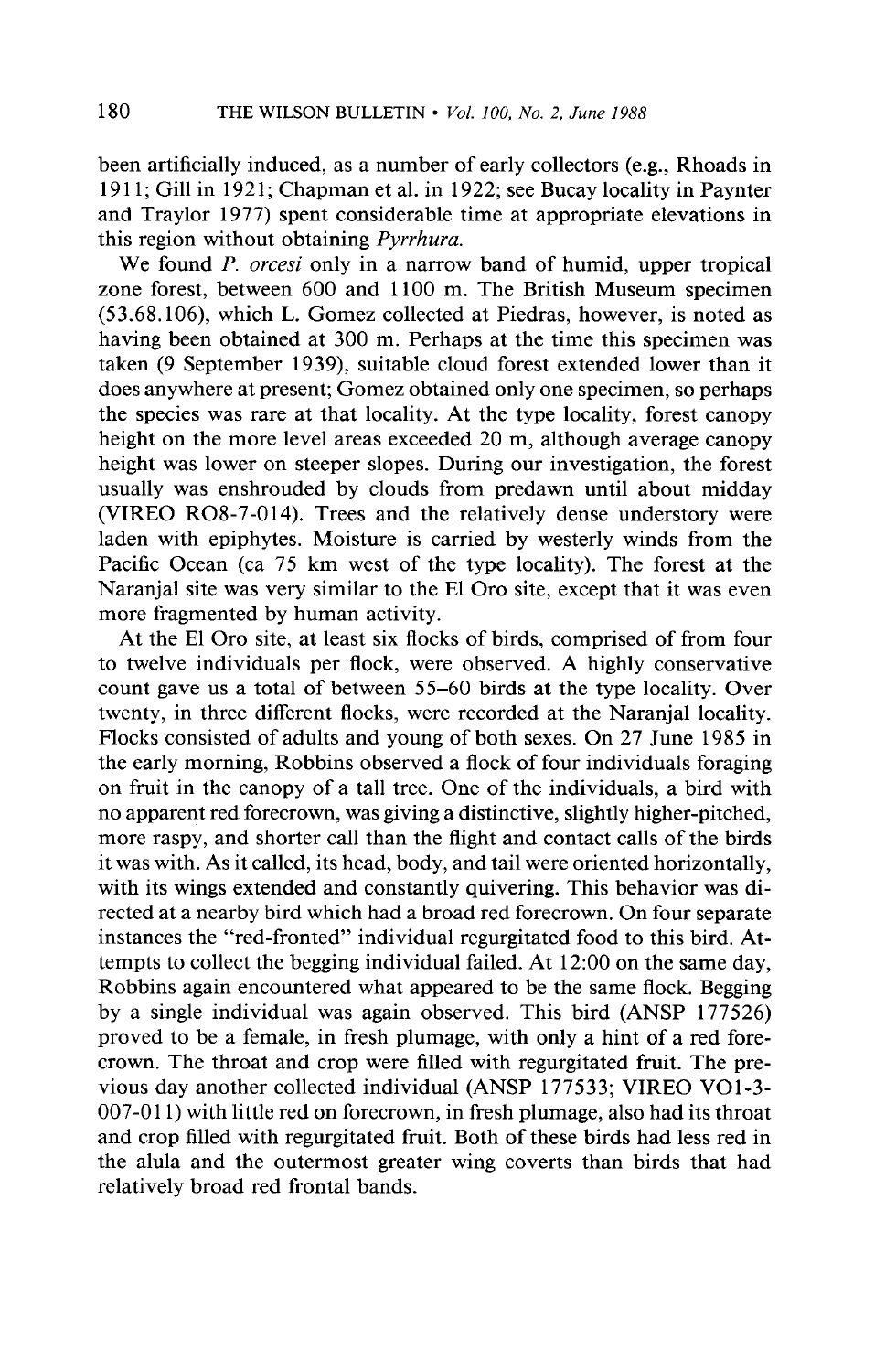**Further evidence that birds with a reduced amount of red in the forecrown and on the bend in the wing are immatures comes from birds collected in 1986 at the Naranjal site. Two of the four birds collected (ANSP 17808 1, 178083) had the bursa present, and both of these birds had minimal amounts of red in the forecrown and the alula and outermost greater wing coverts. The other two birds that had larger amounts of red in the above regions did not have the bursa. Our 1985 series of parakeets unfortunately were not examined for the presence of bursa. No difference in soft part colors were noted between adults and immatures. Given that some young birds were begging food in late June, we speculate that the main breeding period for orcesi is from March through May.** 

**At the type locality, the birds were observed feeding repeatedly at a fig (Ficus cf. macbridei; section Pharmacosycea) and on the fruit of Heliocarpuspopayanensis (family Tiliaceae). At the Naranjal site, the parakeets**  were observed feeding only on the fruit of *Hieronyma* sp. (family Eu**phorbiaceae).** 

**Conservation. -The natural forest habitat at the type locality and the Naranjal site has been reduced significantly by human activity (VIREO R08-7-004, 006-009, 0 11, 0 18-024). At the El Oro site, between 10 and 15 large trees were being removed daily from a small tract of accessible forest (see Fig. 1); typically, once the larger trees are removed, the area is burned and cattle are brought in. Although orcesi was relatively numerous and appeared to be thriving in the patchy forest now found at both localities, significant further disturbance and fragmentation of the forest may eliminate vital nesting and feeding sites. Fortunately, there is still extensive, mostly inaccessible forest remaining between the type locality and the Naranjal site. We strongly recommend that a sizable tract of land in this area be preserved, not only to insure that a large population of the parakeet is protected, but also to protect other taxa that have distributions restricted to this region (e.g., the Ochre-bellied Dove [Leptotila ochraceiventris]).** 

#### **ACKNOWLEDGMENTS**

**We are extremely grateful to the Museo Ecuatoriano de Ciencias Naturales, Quito, especially Dr. F. Sarmiento and J. C. Matheus, for their invaluable help with planning and logistics of our 1985 and 1986 expeditions, as well as for field assistance. The Ministerio de Agricultura, Quito, provided permits. We are indebted to W. T. Cooper for his painting of the new parakeet. P. Greenfield kindly provided the painting of the new species and its relatives, as well as helping in Quito and in the field. T. Pedersen provided artistic advice. We thank K. Berlin for providing financial and field assistance on the first expedition, while the RARE Center for Tropical Bird Conservation provided financial support for further assessing the status and distribution of the new parakeet in 1986. B. Stone (ANSP), C. Berg (Norwegian Arboretum and Botanical Garden, Univ. of Bergen, Norway), J. Kallunki (New**